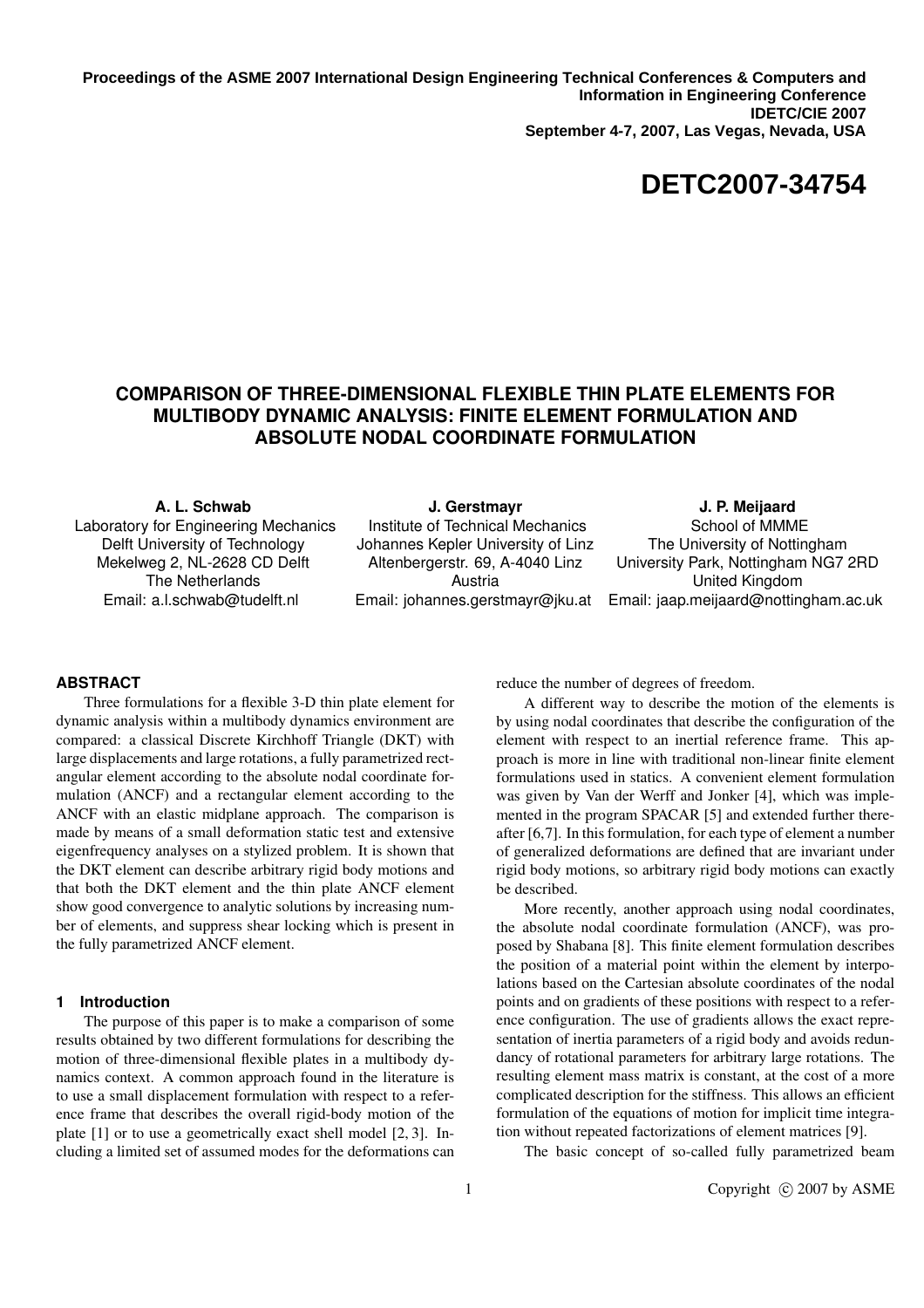[10, 11] and plate [12] elements is using the position and three slope vectors as the nodal coordinates to interpolate the displacement field of the element. The three slope vectors form the components of the deformation gradient at a node which can represent arbitrary deformation states. However, the full parametrization leads to very high stiffness coefficients for the transverse normal deformations and cross-sectional distortion, which can cause ill-conditioned equations of motion, resulting in slow convergence and large simulation times [13]. The first paper to mention convergence problems in the ANCF has been presented by Sopanen and Mikkola [14]. They state that the convergence can be improved if the constitutive model is modified by setting the Poisson ratio to zero, however, they thought that the beam element would not suffer from shear locking. Later on, Gerstmayr and Shabana [15, 16] found coupled shear and thickness locking for the case of zero Poisson ratio, interpreted the locking effect as a result of the incompatible interpolation of bending and thickness deformation, and introduced alternative formulations in order to correct this effect. Independently, Schwab and Meijaard [17] came to the same conclusions and introduced an elastic line model for the absolute nodal coordinate beam element that relaxes the constraints for the cross-section deformation, eliminates shear locking by means of the Hellinger-Reissner principle and corrects shear and torsional stiffness by means of classical shear factors. Recently, Dmitrochenko and Pogorelov [18] developed an ANCF thin plate formulation which neglects the deformation of the cross-section and thus leads to a better computational performance with a reduced number of coordinates. Surprisingly, available contributions concerning the derivation of the fully parametrized ANCF plate element [12] and the thin plate element [13, 18], do not investigate the convergence properties for small plate thickness or locking effects.

All three discussed plate elements are considered to be used in multibody system problems where large rigid body motions and small or large elastic vibrations need to be modelled. However, for the sake of comparison of the element formulation with each other and analytic solutions, small deformation static problems and eigenvalue analyses are used. The accuracy and convergence properties are assessed. All computations for the ANCF elements are performed with the flexible multibody code HOTINT [19, 20] and the eigenvalue problems are solved with MATLAB.

The organization of the paper is as follows. After this introduction, a classical Discrete Kirchhoff Triangle with large displacements and large rotations is described and subsequently the ANCF fully parametrized and thin plate elements are described. Then results of a small deformation statics test and an extensive eigenfrequency analysis on stylized problems is presented and discussed. The paper ends with some conclusions.

### **2 SPACAR plate element**

The SPACAR plate element is a classical 3-D triangular thin plate element embedded in a multibody dynamics environment. Its characteristics are large displacements and large rotations but small, but finite, deformations. The element can be compared to a classical Discrete Kirchhoff Triangle (DKT) [21].



Figure 1. Three-dimensional triangular thin plate element with 3 nodes and 6 degrees of freedom in every node together with the triangular coordinates  $(L_1, L_2, L_3)$ .

The configuration of the element (see Figure 1) is determined by the position and orientation of the three nodes, by which it can be coupled to and interact with other elements. The positions of the nodes 1, 2, and 3 are given by their coordinates  $r_1$ ,  $r_2$ , and  $r_3$  in a global inertial system *Oxyz*, whereas the orientations in the nodes are determined by orthogonal triads of unit vectors  $(e_{x1}, e_{y1}, e_{z1})$ ,  $(e_{x2}, e_{y2}, e_{z2})$ , and  $(e_{x3}, e_{y3}, e_{z3})$  which are rigidly attached to the material in the direct vicinity of the nodes. The unit vector  $e_z$  is perpendicular to the midplane of the plate and the unit vectors  $e_x$  and  $e_y$  are in-plane. In the absence of shear deformation,  ${\bf e}_x$  and  ${\bf e}_y$  are tangent to the elastic midplane of the plate. The change in orientation of the triads at the nodes is determined by an orthogonal rotation matrix  $\bf{R}$ . This matrix can be parametrized by a choice of parameters, denoted by  $\mathbf{\hat{v}}$ , such as Euler angles, Rodrigues parameters or Euler parameters. In the SPACAR software system [5], Euler parameters are used, but this choice is immaterial to the description of the element. For instance, the rotated unit *z*-vector in node 2 is given by  $\mathbf{e}_{z2} = \mathbf{R}(\mathbf{\hat{v}}_2)\mathbf{e}_{z2}^0$ , where  $\mathbf{e}_{z2}^0$  is the unit vector in the initial undeformed configuration.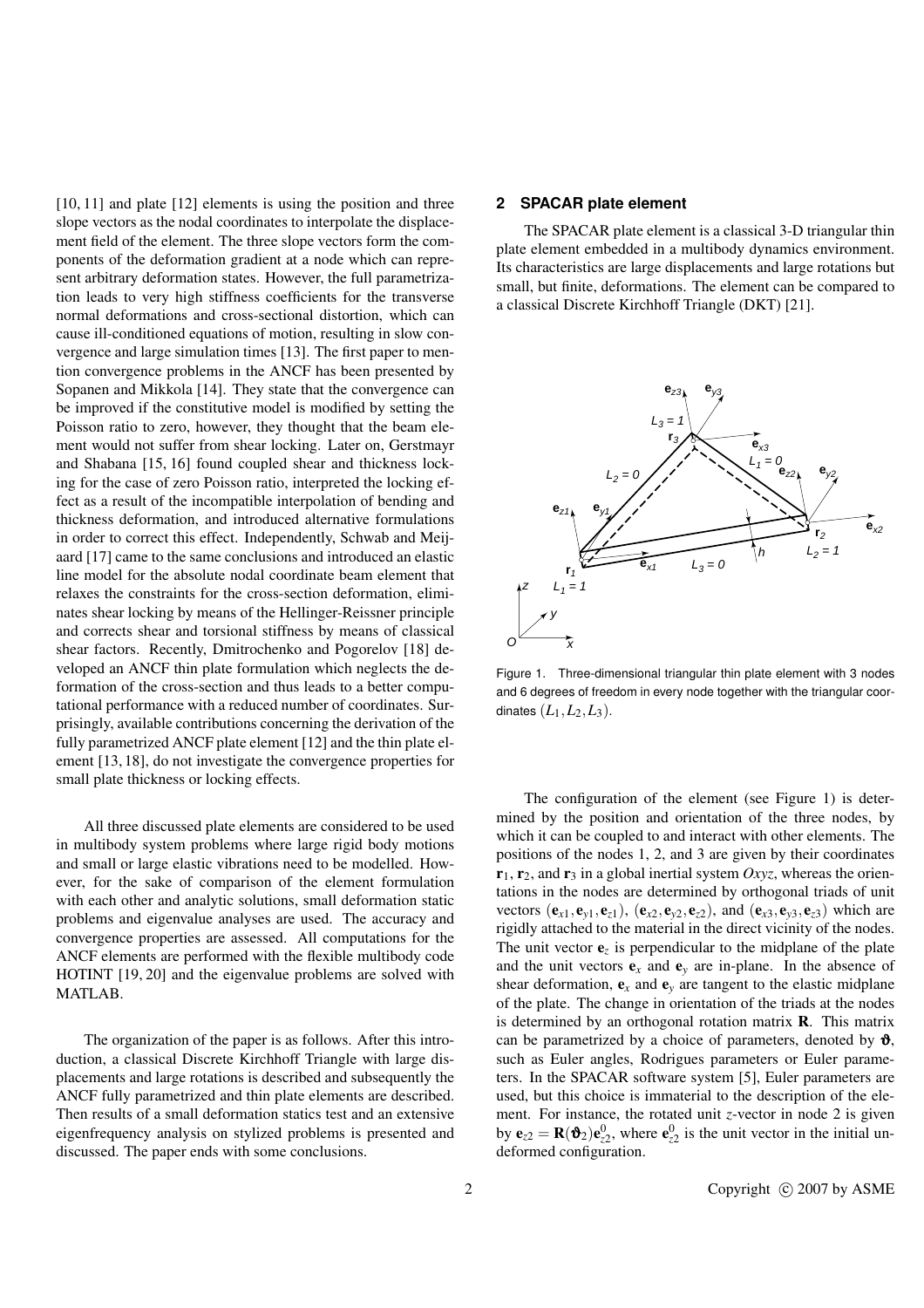#### **2.1 Elastic Forces**

The elastic forces are derived from the elastic midplane concept where transverse shear deformation is not taken into account, the so-called thin plate approach. The Kirchhoff-Love plate theory [22] is used.

The element has 6 degrees of freedom as a rigid body, while the nodes have  $3 \times 6 = 18$  degrees of freedom. Hence the deformation of the element determined by the position and orientation of the nodes can be described by 12 independent generalized strains. These strains are usually non-linear functions of the position and orientation of the nodes and the initial undeformed geometry. They can be compared to what Argyris [23] called natural modes, and will be invariant under arbitrary rigid body motions and thus truly measure the amount of strain in the element.

The edges are identified by indices corresponding to nodes at the opposite vertex and then the edge vectors are given by  $\mathbf{l}_1 = \mathbf{r}_3 - \mathbf{r}_2$ ,  $\mathbf{l}_2 = \mathbf{r}_1 - \mathbf{r}_3$ , and  $\mathbf{l}_3 = \mathbf{r}_2 - \mathbf{r}_1$ . The length of the edges in the initial undeformed geometry are  $\ell_1$ ,  $\ell_2$ , and  $\ell_3$ . Then the in-plane deformation can be described by the following 3 generalized strains,

$$
\varepsilon_i = (\mathbf{l}_i^T \mathbf{l}_i - \ell_i^2)/(2\ell_i), \quad i = 1, 2, 3,
$$
 (1)

which are the elongations of the edges to first order. This quadratic expression simplifies the description considerably with respect to expressions using the true change in length.

This still leaves 3 in-plane degrees of freedom which we identify as the rotation of the triads in every node about the local *z*-axis ('drilling'). Since these 3 are not sufficient to increase the order of the in-plane deformation in a uniform way (4 are needed), and no additional generalized strains are defined, this spurious motion without associated deformation will be constrained at each node.

For the transverse bending deformation we define the following 6 generalized strains,

$$
\varepsilon_4 = -\mathbf{e}_{z2}^T \mathbf{l}_1, \ \varepsilon_5 = \mathbf{e}_{z3}^T \mathbf{l}_1, \n\varepsilon_6 = -\mathbf{e}_{z3}^T \mathbf{l}_2, \ \varepsilon_7 = \mathbf{e}_{z1}^T \mathbf{l}_2, \n\varepsilon_8 = -\mathbf{e}_{z1}^T \mathbf{l}_3, \ \varepsilon_9 = \mathbf{e}_{z2}^T \mathbf{l}_3.
$$
\n(2)

Here,  $e_{zi}^T \mathbf{l}_j$  can be identified as the approximate slope angle at node *i* of edge *j* times the length of edge *j* with respect to the initial plane configuration. The transverse displacement  $\bar{w}$  with respect to the plane through the three nodal points can be constructed. Instead of using the usual  $(\bar{x}, \bar{y})$  in-plane coordinates, the description is simplified by using natural or triangular coordinates  $(L_1, L_2, L_3)$ , where each  $L_i$  is zero along edge *i* and takes the values 1 at the opposite node *i*. Obviously, these coordinates,  $0 \le L_i \le 1$  inside the triangle, fulfil the relation  $L_1 + L_2 + L_3 = 1$ . For a full quadratic transverse displacement field  $\bar{w}$  in ( $L_1, L_2, L_3$ ) a total of 10 coefficients is needed, which could be provided by the 3 transverse rigid body motions and 7 independent deformation modes. However, there are only 6 generalized transverse strains (2) and therefore an extra condition is needed to obtain a unique interpolation. This condition is the ability to describe constant curvature and a symmetry requirement [24]. The resulting transverse displacement field  $\bar{w}$  is then given by

$$
\bar{w} = \epsilon_4 (L_2^2 L_3 + L_1 L_2 L_3 / 2) + \epsilon_5 (L_3^2 L_2 + L_1 L_2 L_3 / 2) \n+ \epsilon_6 (L_3^2 L_1 + L_1 L_2 L_3 / 2) + \epsilon_7 (L_1^2 L_3 + L_1 L_2 L_3 / 2) \n+ \epsilon_8 (L_1^2 L_2 + L_1 L_2 L_3 / 2) + \epsilon_9 (L_2^2 L_1 + L_1 L_2 L_3 / 2).
$$
\n(3)

Indeed, taking directional derivatives of  $\bar{w}$  in the nodes along the edges results in the small angles corresponding to (2).

The generalized stress–strain relations can be derived as follows. If we group the positions and orientations of the nodes in a vector  $\mathbf{x} = (\mathbf{r}_1, \mathbf{\hat{v}}_1, \mathbf{r}_2, \mathbf{\hat{v}}_2, \mathbf{r}_3, \mathbf{\hat{v}}_3)$  and denote the vector of generalized deformations by  $\varepsilon$ , then we can write for the generalized strains (1) and (2) symbolically

$$
\varepsilon_i = D_i(x_k), \qquad i = 1, ..., 9, k = 1, ..., 18.
$$
 (4)

The dual quantities of the generalized strains  $\varepsilon$  are the generalized stresses  $\sigma$ . The physical meaning of these stresses is found by equating the internal virtual power of the elastic forces  $\sigma^T \delta \dot{\epsilon}$ to the external virtual power  $f^T \delta \dot{x}$  of the nodal forces. Substitution of the virtual generalized strains derived from (4) results in

$$
\sigma_i \delta \dot{\varepsilon}_i = \sigma_i D_{i,k} \delta \dot{x}_k = f_k \delta \dot{x}_k \quad \forall \quad \delta \dot{x}_k,
$$
 (5)

where the Einstein summation convention over repeated indices is applied and a subscript after a comma denotes a partial derivative. From this we derive the equilibrium conditions for the element as

$$
f_k = D_{i,k} \sigma_i, \tag{6}
$$

Next we tie the generalized stresses  $\sigma_i$  to the generalized strains  $\varepsilon_i$  by the linearly elastic material behaviour. For the  $(\bar{x}, \bar{y})$ in-plane behaviour we start from the plane stress–strain equations  $\overline{r}$ 

$$
\begin{bmatrix} \bar{\mathbf{\varepsilon}}_{x} \\ \bar{\mathbf{\varepsilon}}_{y} \\ \bar{\gamma}_{xy} \end{bmatrix} = \frac{1}{E} \begin{bmatrix} 1 & -\mathbf{v} & 0 \\ -\mathbf{v} & 1 & 0 \\ 0 & 0 & 2(1+\mathbf{v}) \end{bmatrix} \begin{bmatrix} \bar{\mathbf{\sigma}}_{x} \\ \bar{\mathbf{\sigma}}_{y} \\ \bar{\mathbf{\varepsilon}}_{xy} \end{bmatrix}
$$
(7)

Here, *E* is the modulus of elasticity (Young's modulus) and ν Poisson's ratio. The generalized in-plane strains (1) can be expressed in terms of the physical strains  $\bar{\epsilon}$  by the transformation

$$
\varepsilon_i = (\bar{\varepsilon}_x \cos^2 \phi_i + \bar{\varepsilon}_y \sin^2 \phi_i + \bar{\gamma}_{xy} \sin \phi_i \cos \phi_i) l_i, \quad i = 1, 2, 3, (8)
$$

where  $\phi_i$  is the angle of edge *i* with respect to the in-plane *x*-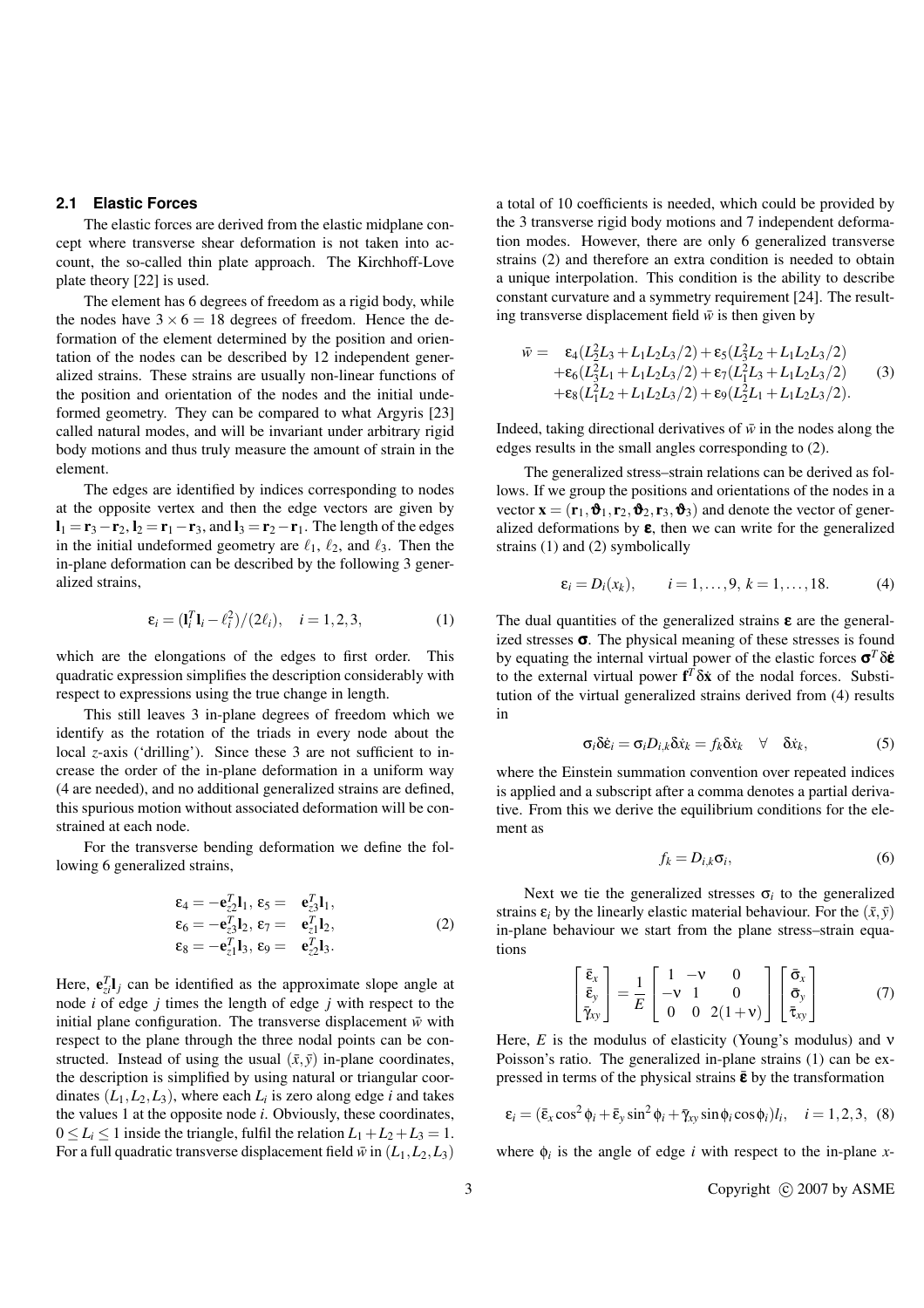axis, considered positive for a rotation towards the *y*-axis. The generalized stresses correspond to uniaxial stresses in directions parallel to the sides of the triangle,  $\bar{\sigma}_i = \sigma_i l_i/(Ah)$ , where *A* is the in-plane area of the triangular plate element and *h* the transverse plate thickness. Transforming the physical strains and applying the dual transformation to the physical stresses results in the generalized stress–strain expressions  $\varepsilon_i = F_i \sigma_j$  with the inplane flexibility matrix

$$
F_{ij} = \frac{1}{E A h} \ell_i \ell_j [(1 + v) \cos_{ij}^2 - v], \quad i, j = 1, 2, 3,
$$
 (9)

with  $\cos_{ij} = \frac{\mathbf{I}_i^T \mathbf{I}_j}{(\ell_i \ell_j)}$ . By inverting the matrix  $F_{ij}$  we can write the in-plane generalized stresses in terms of the strains as

$$
\sigma_i = S_{ij}\varepsilon_j, \quad \text{with} \quad S_{ij} = (F_{ij})^{-1}.
$$
 (10)

For the transverse stiffness we start from elastic bending energy expressed in terms of the curvatures  $\mathbf{x} = (\mathbf{x}_x, \mathbf{x}_y, 2\mathbf{x}_{xy})^T$ which we equate to the transverse bending energy expressed in terms of the generalized strains as in

$$
W_b = \frac{1}{2} \int_A \mathbf{x}^T \mathbf{\bar{E}} \mathbf{x} dA = \frac{1}{2} \varepsilon_i S_{ij} \varepsilon_j, \quad i, j = 4, ..., 9,
$$
 (11)

where we used the transverse stiffness matrix

$$
\bar{\mathbf{E}} = \frac{Eh^3}{12(1 - \mathbf{v}^2)} \begin{bmatrix} 1 & \mathbf{v} & 0 \\ \mathbf{v} & 1 & 0 \\ 0 & 0 & (1 - \mathbf{v})/2 \end{bmatrix} . \tag{12}
$$

The curvatures are derived in the usual manner from the transverse displacement  $\bar{w}$  (3) by  $\kappa_x = \partial^2 \bar{w}/\partial \bar{x}^2$ ,  $\kappa_y = \partial^2 \bar{w}/\partial \bar{y}^2$ , and  $\kappa_{xy} = \frac{\partial^2 \bar{w}}{\partial \bar{x} \partial \bar{y}}$ . Again, natural coordinates  $L_i$  will be used and with the help of the well-known transformation from natural coordinates to in-plane coordinates

$$
\begin{bmatrix} 1 \\ \bar{x} \\ \bar{y} \end{bmatrix} = \begin{bmatrix} 1 & 1 & 1 \\ \bar{x}_1 & \bar{x}_2 & \bar{x}_3 \\ \bar{y}_1 & \bar{y}_2 & \bar{y}_3 \end{bmatrix} \begin{bmatrix} L_1 \\ L_2 \\ L_3 \end{bmatrix},
$$
(13)

the curvatures  $\kappa$  can be written as linear functions of generalized transverse strains ε*<sup>i</sup>* as in

$$
\kappa_i = B_{ij}\varepsilon_j, \quad k = 1, ..., 3, \quad j = 4, ..., 9.
$$
 (14)

The matrix  $B_{ij}$  holds constants from the initial geometry of the element and, with  $\bar{w}$  cubic, describes a curvature which is linear in  $L_i$  over the element. Substitution of these curvatures in the transverse bending energy and integrating over the area, using the natural coordinate integral expressions

$$
\int_{A} L_{1}^{p} L_{2}^{q} L_{3}^{r} dA = 2 \frac{p! q! r!}{(p+q+r+2)!} A,
$$
\n(15)

leads to the transverse stiffness matrix

$$
S_{ij} = \int_{A} B_{ki} \bar{E}_{kl} B_{lj} dA, \quad k, l = 1, ..., 3, i, j = 4, ..., 9.
$$
 (16)

This, together with the in-plane stiffness matrix (10) gives the expressions for the nodal elastic forces

$$
f_k = D_{i,k} S_{ij} \varepsilon_j, \quad i, j = 1, ..., 9, \quad k = 1, ..., 18,
$$
 (17)

where the coupling terms between the in-plane and transverse deformation,  $S_{mn}$  and  $S_{nm}$  for  $m = 1, \ldots, 3$  and  $n = 4, \ldots, 9$ , are equal to zero.

Finally, the element stiffness matrix is obtained by taking partial derivatives of the nodal elastic forces (17) with respect to the nodal coordinates x, resulting in a tangent stiffness matrix

$$
\bar{K}_{kl} = D_{i,k} S_{ij} D_{j,l} + D_{i,kl} \sigma_i, \quad l = 1, ..., 18.
$$
 (18)

The second part is the geometric stiffness matrix, which, evaluated in the undeformed and unstressed geometry, is equal to zero, whereas the first part is the linear stiffness matrix

$$
K_{kl} = D_{i,k} S_{ij} D_{j,l}.
$$
\n<sup>(19)</sup>

The rank of this stiffness matrix is 9 and the three constraints on the rotation of a triad in every node about the *z*-axis have to be added.

#### **2.2 Mass Matrix**

The derivation of the consistent mass matrix for the flexible thin plate element is based on the elastic midplane concept, where rotary inertia of the cross-section will be neglected. The cubic interpolation for the position of a point  $\mathbf{r} = (x_r, y_r, z_r)$  on the elastic midplane in terms of triangular coordinates  $L_i$  is taken as

$$
\mathbf{r} = \begin{bmatrix} (L_1^3 + 3L_1^2(L_2 + L_3) + 2L_1L_2L_3)\mathbf{I}_3 \\ (L_1^2L_2 + L_1L_2L_3/2)\mathbf{I}_3 \\ (L_1^2L_3 + L_1L_2L_3/2)\mathbf{I}_3 \\ (L_2^3 + 3L_2^2(L_3 + L_1) + 2L_1L_2L_3)\mathbf{I}_3 \\ (L_2^3L_3 + L_1L_2L_3/2)\mathbf{I}_3 \\ (L_3^3 + 3L_3^2(L_1 + L_2) + 2L_1L_2L_3)\mathbf{I}_3 \\ (L_3^3 + 3L_3^2(L_1 + L_2) + 2L_1L_2L_3)\mathbf{I}_3 \\ (L_3^2L_1 + L_1L_2L_3/2)\mathbf{I}_3 \\ (L_3^2L_2 + L_1L_2L_3/2)\mathbf{I}_3 \end{bmatrix} \begin{bmatrix} \mathbf{x}_1 \\ \mathbf{t}_{13} \\ \mathbf{t}_{21} \\ \mathbf{t}_{32} \\ \mathbf{t}_{33} \\ \mathbf{t}_{32} \\ \mathbf{t}_{31} \end{bmatrix} = \mathbf{N}\mathbf{q}, (20)
$$

4 Copyright  $\odot$  2007 by ASME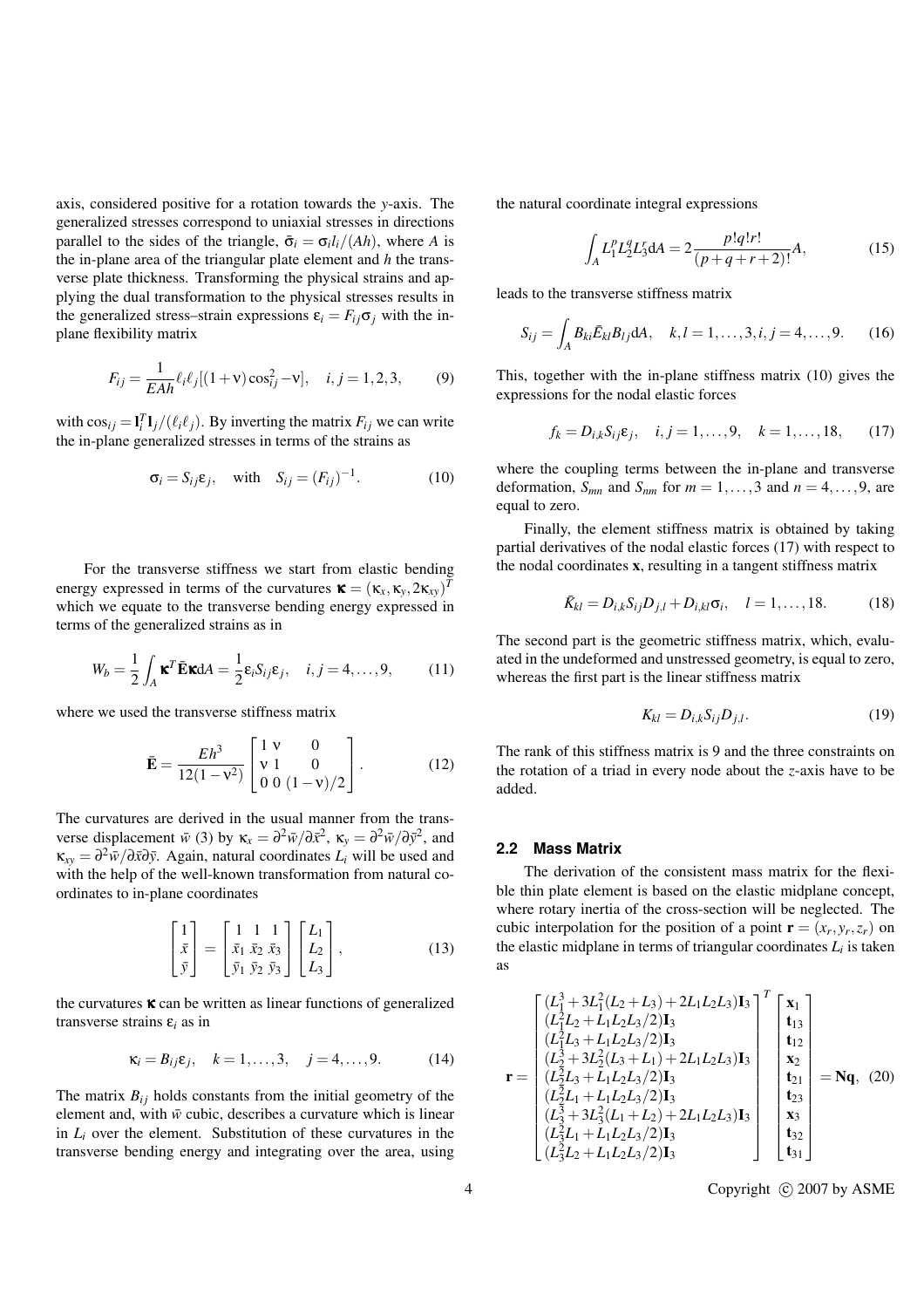where we have introduced the tangent vector  $t_{i j}$  at node *i* along edge *j*. They are defined as

$$
\begin{aligned}\n\mathbf{t}_{13} &= a_3 \mathbf{e}_{x1} + b_3 \mathbf{e}_{y1}, & \mathbf{t}_{12} &= -(a_2 \mathbf{e}_{x1} + b_2 \mathbf{e}_{y1}) \\
\mathbf{t}_{21} &= a_1 \mathbf{e}_{x2} + b_1 \mathbf{e}_{y2}, & \mathbf{t}_{23} &= -(a_3 \mathbf{e}_{x2} + b_3 \mathbf{e}_{y2}) \\
\mathbf{t}_{32} &= a_2 \mathbf{e}_{x3} + b_2 \mathbf{e}_{y3}, & \mathbf{t}_{31} &= -(a_1 \mathbf{e}_{x3} + b_1 \mathbf{e}_{y3}),\n\end{aligned}\n\tag{21}
$$

where we used the  $(\bar{x}, \bar{y})$  in-plane dimensions

$$
a_1 = \bar{x}_3 - \bar{x}_2, a_2 = \bar{x}_1 - \bar{x}_3, a_3 = \bar{x}_2 - \bar{x}_1 b_1 = \bar{y}_3 - \bar{y}_2, b_2 = \bar{y}_1 - \bar{y}_3, b_3 = \bar{y}_2 - \bar{y}_1
$$
 (22)

In the initial geometry these tangents are simply plus or minus the corresponding edges. The mass matrix M is obtained from the kinetic energy integral

$$
T = \frac{1}{2} \rho h \int_{A} \dot{\mathbf{r}}^{T} \dot{\mathbf{r}} dA = \frac{1}{2} \dot{\mathbf{x}}^{T} \mathbf{M} \dot{\mathbf{x}},
$$
 (23)

where  $\rho$  is the volumetric mass density. Before evaluating the integral we need to express the time derivatives of the tangent vector  $\dot{\mathbf{t}}_{ij}$  in terms of time derivatives of the nodal coordinates  $\dot{\mathbf{x}}$ as in

$$
\dot{\mathbf{q}} = \begin{bmatrix} \mathbf{C}_1 & \mathbf{0} & \mathbf{0} \\ \mathbf{0} & \mathbf{C}_2 & \mathbf{0} \\ \mathbf{0} & \mathbf{0} & \mathbf{C}_3 \end{bmatrix} \dot{\mathbf{x}} = \mathbf{C}\dot{\mathbf{x}}, \quad \text{with} \quad \mathbf{C}_i = \begin{bmatrix} \mathbf{I}_3 & \mathbf{0} \\ \mathbf{0} & \mathbf{A}_i \\ \mathbf{0} & \mathbf{B}_i \end{bmatrix}, \quad (24)
$$

where the  $A_i$  and  $B_i$  matrices are the partial derivatives of the tangents  $t_{ij}$  with respect to the angular parameters  $\mathbf{\hat{v}}_i$  and are given by

$$
\mathbf{A}_1 = \partial \mathbf{t}_{13} / \partial \mathbf{\vartheta}_1, \ \mathbf{B}_1 = \partial \mathbf{t}_{12} / \partial \mathbf{\vartheta}_1, \n\mathbf{A}_2 = \partial \mathbf{t}_{21} / \partial \mathbf{\vartheta}_2, \ \mathbf{B}_2 = \partial \mathbf{t}_{23} / \partial \mathbf{\vartheta}_2, \n\mathbf{A}_3 = \partial \mathbf{t}_{32} / \partial \mathbf{\vartheta}_3, \ \mathbf{B}_3 = \partial \mathbf{t}_{31} / \partial \mathbf{\vartheta}_3.
$$
\n(25)

Substitution of the above expressions in the kinetic energy integral leads to the mass matrix

$$
\mathbf{M} = \rho h \int_{A} \mathbf{C}^{T} \mathbf{N}^{T} \mathbf{N} \mathbf{C} dA = \mathbf{C}^{T} \mathbf{W} \mathbf{C},
$$
 (26)

where we introduced the mass coefficient matrix

$$
W = \frac{\rho h A}{10080} \begin{bmatrix} 1936 & 208 & 208 & 712 & 76 & 136 & 712 & 136 & 76 \\ & 31 & 19 & 136 & 13 & 25 & 76 & 13 & 11 \\ & 31 & 76 & 11 & 13 & 136 & 25 & 13 \\ & 1936 & 208 & 208 & 712 & 76 & 136 \\ & 31 & 19 & 136 & 13 & 25 \\ & 31 & 76 & 11 & 13 \\ & 1936 & 208 & 208 & 31 \\ & \text{sym} & & & & 31 \end{bmatrix},
$$
\n
$$
\text{sym} \quad (27)
$$



Figure 2. Nodal coordinates in the ANCF plate elements.

and every bold entry **d** stands for the matrix  $d * I_3$ . This mass matrix is not constant, but depends on on the rotational parameters  $\mathbf{\hat{v}}_i$  via matrix C. Therefore, the inertia forces take on the form  $f^{in} = -(M\ddot{x} + h)$ , with the convective forces given by

$$
h_i = \left(\frac{\partial M_{ij}}{\partial x_k} - \frac{1}{2} \frac{\partial M_{jk}}{\partial x_i}\right) \dot{x}_j \dot{x}_k.
$$
 (28)

#### **3 ANCF plate elements**

In the following, the mass and tangent stiffness matrices are derived for two large deformation plate elements based on the absolute nodal coordinate formulation. The first plate formulation concerns a fully parametrized (fp) 4-noded, rectangular, shear deformable plate element, where the position and three slopes are used as nodal degrees of freedom [12], see Figure 2. The second plate element is an improved formulation for 4-noded rectangular thin plates using only position and in-plane slopes as nodal coordinates. The strain energy depends on the deformation of the midplane only, not taking into account transverse shear effects, see Dmitrochenko and Pogorelov [18] and Dufva and Shabana [13]. The two elements have been implemented in the flexible multibody system code HOTINT [20].

Both formulations are derived at the same time, where the differences are marked with subindices fp and tp for the fully parametrized and the thin plate, respectively. For further details the referred papers should be consulted.

The position vector of the plate in normalized element coordinates  $\xi \in [-1 \dots 1], \eta \in [-1 \dots 1], \zeta \in [-1 \dots 1]$  is interpolated with shape functions S and nodal displacements,

$$
\mathbf{r}_{fp} = \mathbf{S}_{fp}(\xi, \eta, \zeta) \mathbf{e}_{fp} \quad \text{and} \quad \mathbf{r}_{tp} = \mathbf{S}_{tp}(\xi, \eta) \mathbf{e}_{tp}. \tag{29}
$$

The shape functions are not unique for the 4-noded element; however, suitable third order interpolation functions with slope continuity at adjacent element edges are provided in the literature [12, 13]. The shape functions are incomplete up to cubic polynomials for the in-plane element coordinates ξ and η and linear with respect to the transverse coordinate ζ which is only used in the fully parametrized element. The nodal coordinates for a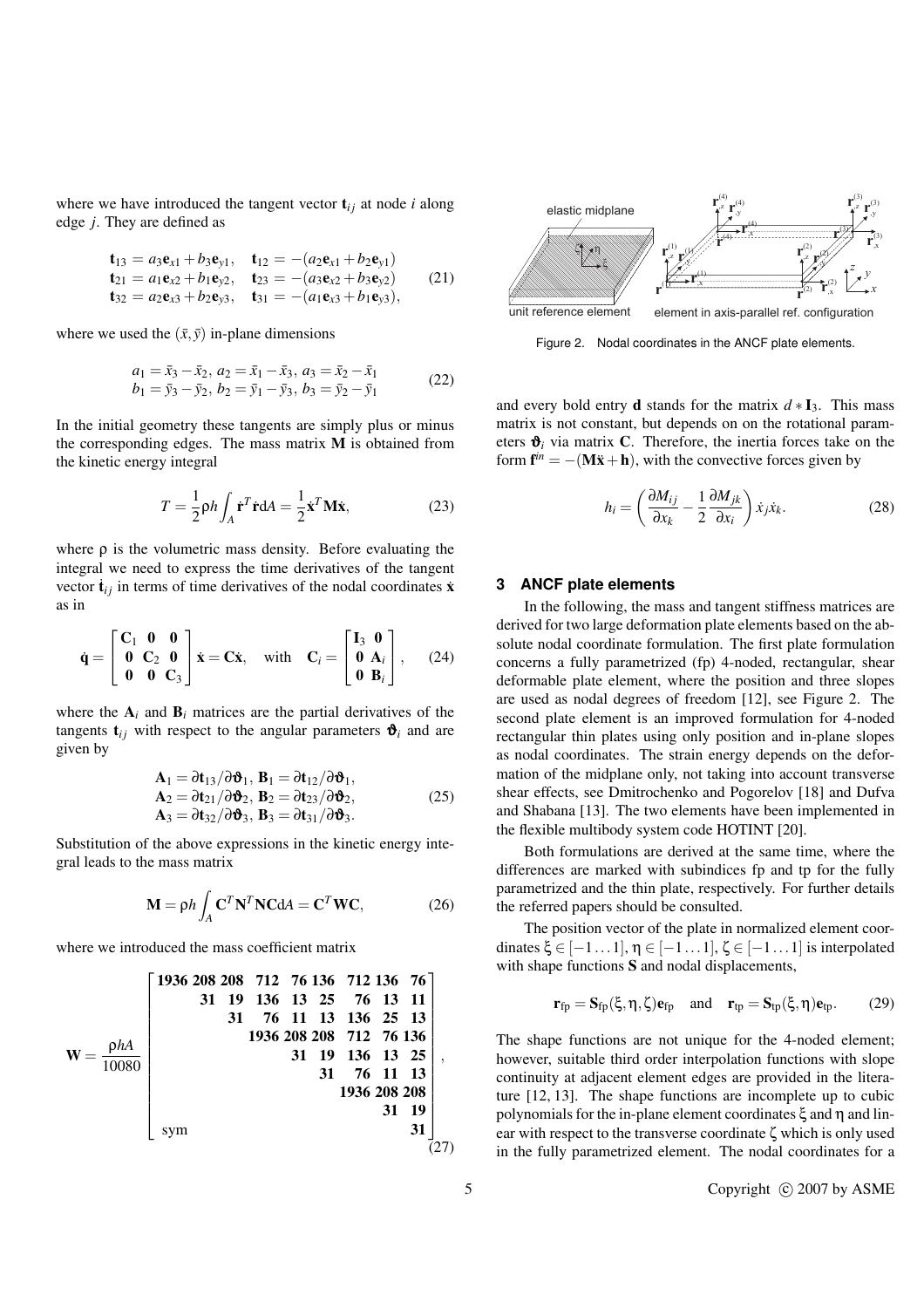node *i* according to Figure 2 are given for the fully parametrized,

$$
\mathbf{e}_{\text{fp}}^{(i)} = \begin{bmatrix} \mathbf{r}_{\text{fp}}^{(i)^T} & \mathbf{r}_{\text{fp},x}^{(i)^T} & \mathbf{r}_{\text{fp},y}^{(i)^T} & \mathbf{r}_{\text{fp},z}^{(i)^T} \end{bmatrix}^T, \tag{30}
$$

and the thin plate element,

$$
\mathbf{e}_{\rm tp}^{(i)} = \begin{bmatrix} \mathbf{r}_{\rm tp}^{(i)^T} & \mathbf{r}_{\rm tp,x}^{(i)^T} & \mathbf{r}_{\rm tp,y}^{(i)^T} \end{bmatrix}^T, \tag{31}
$$

while the nodal coordinates of an element are denoted as

$$
\mathbf{e} = \begin{bmatrix} \mathbf{e}^{(1)^T} & \mathbf{e}^{(2)^T} & \mathbf{e}^{(3)^T} & \mathbf{e}^{(4)^T} \end{bmatrix}^T.
$$
 (32)

It should be noted that the formulation can be equally transformed to nodal displacements and displacement gradients, which is more common in finite elements but not considered in the original investigations of the ANCF. The derivative of the nodal coordinate **r** with respect to a coordinate  $\alpha$  is defined by  $\partial$ **r**/ $\partial$ α = **r**<sub>,α</sub> The relation of element coordinates ξ = [ξ η ζ]<sup>*T*</sup> and global coordinates  $\mathbf{x} = [x \ y \ z]^T$  is provided by the coordinate interpolation according to isoparametric elements

$$
\mathbf{x}_{fp} = \mathbf{S}_{fp}(\xi, \eta, \zeta) \mathbf{e}_{0_{fp}} \quad \text{and} \quad \mathbf{x}_{tp} = \mathbf{S}_{tp}(\xi, \eta) \mathbf{e}_{0_{tp}}, \qquad (33)
$$

where  $e_0$  is the vector of nodal coordinates in the undeformed reference configuration. The element transformation matrix J and the derivative with respect to global coordinates are given by

$$
\mathbf{J} = \frac{\partial \mathbf{x}}{\partial \boldsymbol{\xi}} \quad \text{and} \quad \frac{\partial \mathbf{r}}{\partial \mathbf{x}} = \frac{\partial \mathbf{r}}{\partial \boldsymbol{\xi}} \mathbf{J}^{-1}.
$$
 (34)

The mass matrix is computed by integration of the density and the shape functions over the element volume,

$$
\mathbf{M} = \int_{V} \rho \mathbf{S}^{T} \mathbf{S} | \mathbf{J} | \, \mathrm{d}V, \tag{35}
$$

which gives a constant matrix. This is a specific feature of the ANCF which is usually not possible in large deformation structural elements.

The virtual work of internal forces is based on the nonlinear Green strain tensor

$$
\mathbf{E} = \frac{1}{2} \left( \left( \frac{\partial \mathbf{r}}{\partial \mathbf{x}} \right)^T \frac{\partial \mathbf{r}}{\partial \mathbf{x}} - \mathbf{I} \right),\tag{36}
$$

taking into account the element transformation Eq. (33) and the identity matrix I. In order to keep the notation simple, the engineering strains  $\boldsymbol{\epsilon} = [E_{xx} \ E_{yy} \ E_{zz} \ 2E_{yz} \ 2E_{xz} \ 2E_{xy}]^T$  are used.

In the fully parametrized element, the work of internal forces

for a linear elastic material is given as

$$
W_{I_{\text{fp}}} = \frac{1}{2} \int_{V} \mathbf{\varepsilon}^{T} \mathbf{D} \mathbf{\varepsilon} |J| \, \mathrm{d}V, \tag{37}
$$

for the matrix of material coefficients D see the referred literature.

In the thin plate element, the work of internal forces is solely based on the deformation of the element midplane,  $\zeta = 0$ , and thus only 3 components of the strain tensor are used that are evaluated at the midplane,

$$
\boldsymbol{\epsilon}_m = \begin{bmatrix} E_{xx} |_{\zeta=0} & E_{yy} |_{\zeta=0} & 2E_{xy} |_{\zeta=0} \end{bmatrix}^T. \tag{38}
$$

The bending deformation of the plate is based on the curvatures  $\mathbf{x} = [\kappa_{xx} \; \kappa_{yy} \; 2\kappa_{xy}]^T$  which are defined by

$$
\kappa_{xx} = \frac{\mathbf{n}^T}{\|\mathbf{n}\|^3} \frac{\partial^2 \mathbf{r}}{\partial x^2}, \quad \kappa_{yy} = \frac{\mathbf{n}^T}{\|\mathbf{n}\|^3} \frac{\partial^2 \mathbf{r}}{\partial y^2} \quad \text{and} \quad \kappa_{xy} = \frac{\mathbf{n}^T}{\|\mathbf{n}\|^3} \frac{\partial^2 \mathbf{r}}{\partial x \partial y},\tag{39}
$$

where the normal to the deformed plate surface is defined as  $\mathbf{n} = \mathbf{r}_{x} \times \mathbf{r}_{y}$ . In the case of the thin plate element, the work of internal forces depends on the deformation of the element midplane (which leads to very similar in-plane deformation as in the fully parametrized element) and the bending deformation based on the curvatures,

$$
W_{I_{\text{tp}}} = \frac{1}{2} \int_{V} \left( \mathbf{\varepsilon}_{m}^{T} \mathbf{D}_{2} \mathbf{\varepsilon}_{m} + z^{2} \mathbf{\kappa}^{T} \mathbf{D}_{2} \mathbf{\kappa} \right) |\mathbf{J}_{\text{tp}}| \, \mathrm{d}V. \tag{40}
$$

Note that in the thin plate element, the element transformation  $J_{tn}$ only depends on the ξ and η coordinates. The integration over the volume is therefore performed for the ξ and η-coordinate in local element coordinates and for the *z*-coordinate over the thickness, −*h*/2 ≤ *z* ≤ *h*/2. The matrix of elastic material coefficients for the plane stress condition is given by

$$
\mathbf{D}_2 = \frac{E}{1 - \mathbf{v}^2} \begin{bmatrix} 1 & \mathbf{v} & 0 \\ \mathbf{v} & 1 & 0 \\ 0 & 0 & (1 - \mathbf{v})/2 \end{bmatrix}
$$
(41)

For both elements, the tangent stiffness matrix is computed by means of twice differentiation with respect to the element coordinates e,

$$
\mathbf{K} = \frac{\partial}{\partial \mathbf{e}} \left( \frac{\partial}{\partial \mathbf{e}} W_I \right)^T.
$$
 (42)

The first derivative of the work of internal forces is performed analytically and leads to the elastic forces, while the second derivative is computed by means of numerical differentiation in the program code HOTINT.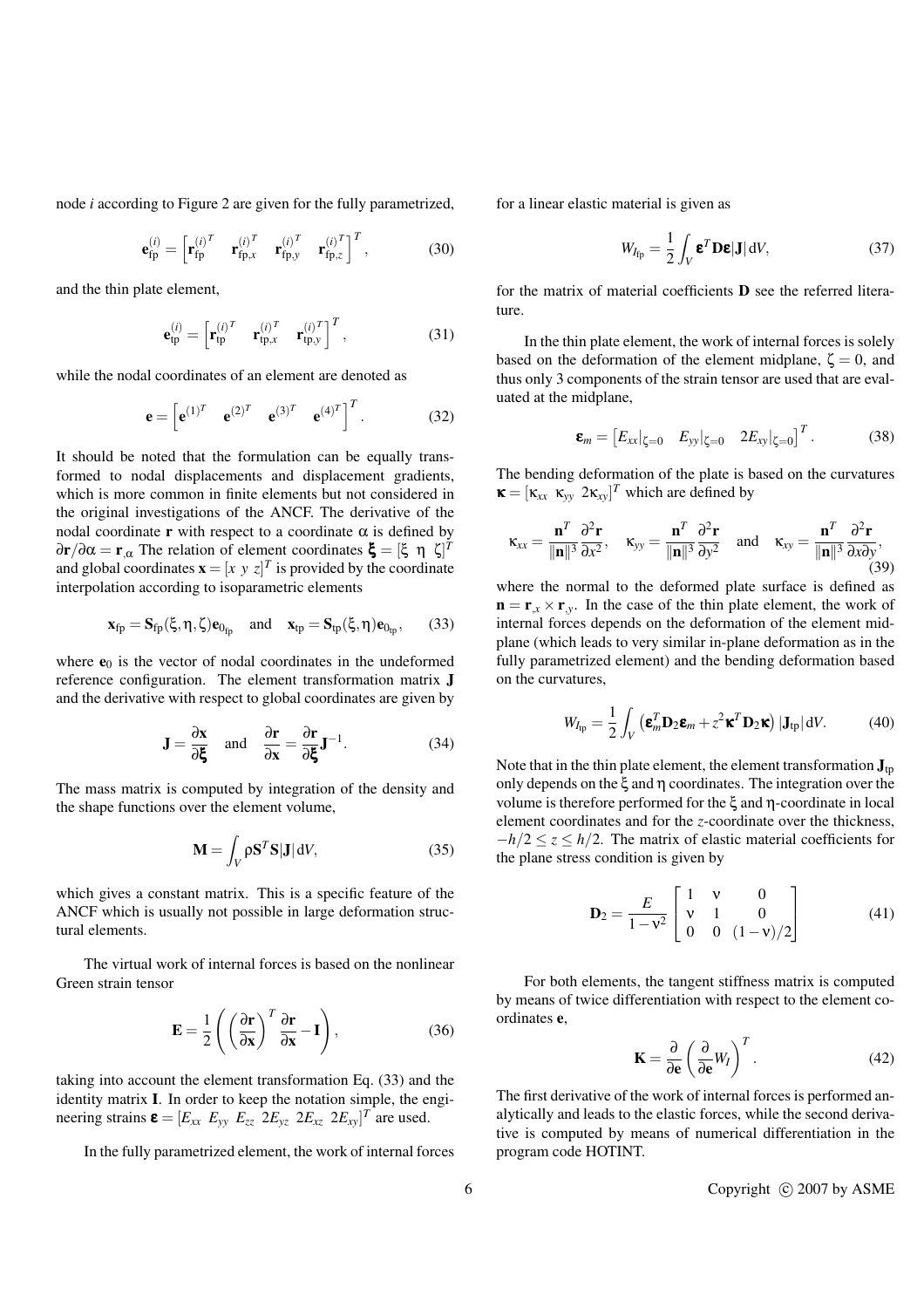#### **3.1 Boundary conditions for the ANCF plate elements**

In the ANCF element, specific nodal coordinates need to be fixed in order to approximate the boundary conditions of the exact plate. The boundary conditions of the simply supported case with free rotation about the *x*-axis and free moving along the *x*-axis is approximated by fixing the nodal coordinates

$$
r_y^{(i)} = 0
$$
,  $r_z^{(i)} = 0$ ,  $r_{y,x}^{(i)} = 0$  and  $r_{z,x}^{(i)} = 0$ , (43)

at each node *i* of the edge, compare Figure 2. The condition  $r_{j,k}^{(i)} = 0$  means that the component  $j \in \{x, y, z\}$  of the derivative of the nodal position, ∂*r*/∂*k*, *k* ∈ {*x*, *y*,*z*}, is fixed. Alternatively, but not examined in the examples, one could think about fixing the component  $r_{x,y}^{(i)}$ , meaning to enforce inplane *y*-fibers to be perpendicular to the axis of rotation at the boundary node. For the simply supported case, the same boundary conditions are used for the thin plate element and the shear deformable fully parametrized element. However, one could also constrain the plate normal components  $r_{x,z}^{(i)}$  and  $r_{y,z}^{(i)}$ , which is not performed in the examples. It turns out that for the present case of thin plates the influence of the alternative choice of constraints is negligible. The boundary conditions with respect to another axis of rotation follow by analogy to the above mentioned boundary conditions.

For a boundary condition that represents the clamped case along an edge parallel to the *x*-axis, all nodal coordinates are fixed except the deformation perpendicular to the *x*-axis, which is  $r_{y,y}^{(i)}$  and, for the fully parametrized plate,  $r_{z,z}^{(i)}$ . Constraining components such as  $r_{y,y}^{(i)}$  at the boundary would mean to constrain the inplane deformation at the boundary which would result in very slow convergence. The component  $r_{z,z}^{(i)}$  could be constrained in principle for the fully parametrized element, but it does neither seem to be a realistic boundary condition nor would it lead to good convergence because of additional Poisson locking at the boundary.

For the computation of inplane eigenmodes, the nodal coordinates  $r_z^{(i)}$ ,  $r_{x,z}^{(i)}$  and  $r_{y,z}^{(i)}$  are fixed for the thin plate and  $r_{z,x}^{(i)}$  and  $r_{z,y}^{(i)}$  are additionally fixed for the fully parametrized plate.

#### **4 Results and Discussion**

To investigate the performance of the different element types a number of tests has been performed.

The first test is a simple static test of a cantilevered plate under two loading conditions. The first loading case is a distributed moment along the free edge opposite the clamped edge. This should result in a constant bending moment in the plate. The second loading case is a distributed transverse force at this free edge. For an infinitely long plate of width *l* and constant thickness  $h(h/l \ll 1)$  made out of isotropic homogenous linearly elastic material with modulus of elasticity *E* and Poisson ratio ν,



Figure 3. (a): Loading, boundary conditions and unform  $4 \times 4$  meshing pattern of a square cantilevered plate with triangular elements. (b): Uniform doubly symmetric  $4\times4$  meshing pattern of a square plate with triangular elements as used in dynamics tests.

the analytical exact solutions for the transverse displacement and normal rotation along the loaded edge are,

$$
w_{exact} = \frac{Ml^2}{2D} + \frac{Fl^3}{3D}, \quad \text{and} \quad \varphi_{exact} = \frac{Ml}{D} + \frac{Fl^2}{2D}, \tag{44}
$$

where we used the elastic plate constant  $D = Eh^3/(12(1-\nu^2))$ . The test problem is modelled by a square plate with in-plane dimensions of *l* by *l* and a constant plate thickness *h*. For the ANCFfp element a value of  $h/l = 0.01$  is used. The loading, boundary conditions, and uniform  $4\times4$  meshing for the triangular element type are illustrated in figure 3.a. For the rectangular element types the same boundary conditions and uniform meshing grid but now without the diagonals is used. A Poisson ratio of  $v = 0.3$  has been used, unless otherwise stated. The static results for the three different element types are presented in Tables 1 and 2, where the displacements and rotations are normalized by the exact solutions according to (44). The two thin plate element formulations, SPACAR and ANCFtp, pass the static test. The AN-CFtp is exact, whereas the convergence of the SPACAR results with refined mesh is good. Even the solutions for a  $1 \times 1$  element mesh are already pretty accurate. The fully parametrized ANCF element shows Poisson locking, which was expected since the solution approaches the case for plane strain and the stiffness is too large by a factor of approximately  $(1 - v)^2/(1 - 2v)$ .

The second set of tests are eigenfrequency analyses on the free vibration of a thin square plate with three different sets of boundary conditions. The square plate has length *l*, thickness *h* and the material is isotropic linearly elastic with modulus of elasticity *E*, Poisson's ratio ν and volumetric mass density ρ. The solutions depend on the value of Poisson's ratio, and for all cases  $v = 0.3$  is used.

The literature on the transverse vibration of plates is very rich. An in-depth survey on this subject was made in the 1970s by Leissa [25]. Some publications which are closely related to the test problem, a thin rectangular plate, will be discussed here. The first publication on this topic is the experimental work by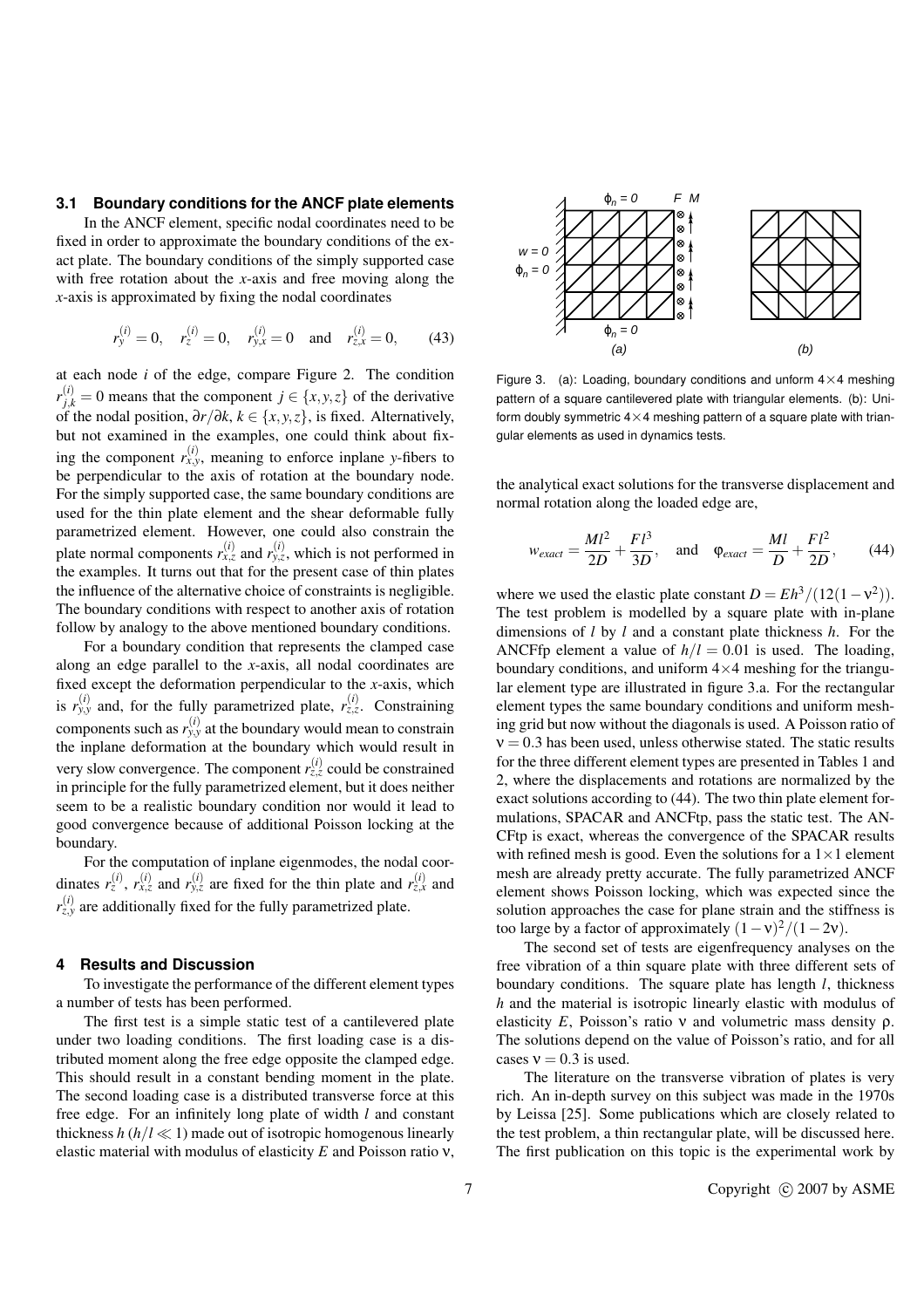Table 1. Average normalized transverse displacements  $\bar{w}$  and rotations  $\bar{\varphi}$  for a square cantilevered plate loaded by a distributed moment at the free edge for a number of mesh refinements and three different element types: SPACAR, ANCF thin plate, and ANCF fully parametrized.

| Mesh         | <b>SPACAR</b> | ANCFtp   | ANCFfp    | ANCFfp    |
|--------------|---------------|----------|-----------|-----------|
|              |               |          | $v = 0.3$ | $v = 0.0$ |
|              | ŵ             | ŵ        | ŵ         | ŵ         |
| $1\times1$   | 1.021820      | 1.000000 | 0.816836  | 1.000360  |
| $2\times2$   | 1.006890      | 1.000000 | 0.817157  | 1.000479  |
| $4\times4$   | 1.002276      | 1.000000 | 0.818173  | 1.001113  |
| $8\times8$   | 1.000799      | 1.000000 | 0.820056  | 1.002221  |
| $16\times16$ | 1.000313      | 1.000000 | 0.823846  | 1.004478  |
|              | φ             | φ        | φ         | Φ         |
| $1\times1$   | 1.021328      | 1.000000 | 0.816634  | 1.000218  |
| $2\times2$   | 1.012147      | 1.000000 | 0.816826  | 1.000221  |
| $4\times4$   | 1.006495      | 1.000000 | 0.817485  | 1.000580  |
| $8\times8$   | 1.003253      | 1.000000 | 0.818583  | 1.001123  |
| $16\times16$ | 1.001605      | 1.000000 | 0.820741  | 1.002249  |
|              |               |          |           |           |

Table 2. Average normalized transverse displacements  $\bar{w}$  and rotations  $\bar{\Phi}$  as in Table 1 but now loaded by a distributed transverse force at the free edge.

| Mesh          | <b>SPACAR</b> | ANCFtp   | ANCFfp    | ANCFfp    |
|---------------|---------------|----------|-----------|-----------|
|               |               |          | $v = 0.3$ | $v = 0.0$ |
|               | ŵ             | ŵ        | ŵ         | ŵ         |
| $1\times1$    | 1.026332      | 1.000000 | 0.612860  | 0.750425  |
| $2 \times 2$  | 1.007233      | 1.000000 | 0.766434  | 0.938193  |
| $4\times4$    | 1.002362      | 1.000000 | 0.806117  | 0.985977  |
| $8\times8$    | 1.000844      | 1.000000 | 0.818371  | 0.999369  |
| $16\times 16$ | 1.000332      | 1.000000 | 0.826169  | 1.005687  |
|               | φ             | φ        | φ         | φ         |
| $1\times1$    | 1.021820      | 1.000000 | 0.816788  | 1.000326  |
| $2\times2$    | 1.006542      | 1.000000 | 0.817184  | 1.000479  |
| $4\times4$    | 1.001975      | 1.000000 | 0.818214  | 1.001128  |
| $8\times8$    | 1.000733      | 1.000000 | 0.820099  | 1.002238  |
| $16\times16$  | 1.000303      | 1.000000 | 0.823887  | 1.004495  |

Chladni [26], who showed the vibration modes by means of the lines of nodes, now called Chladni figures. Then, around 1900, both Rayleigh [27] and Ritz [28] start calculating the modes and frequencies by means of assumed modes, the now called Rayleigh-Ritz method. One could say that in the work of Ritz lays the foundation of the Finite Element Method. After that a great many of people worked on the problem of which we mention here the following. Iguchi [29] shows eigenmodes and eigenfrequencies for a square plate, while Young [30] also includes other boundary conditions such as fully clamped. In a PhD thesis, Odman [31] calculates modes and frequencies for various boundary conditions and compares his results with those of others. Finally, Bartell *et al.* [32] and Gorman [33] are among the few that calculate the in-plane vibration modes and frequencies of rectangular plates. As a basis for comparison, we use 'analytic' results obtained by the Rayleigh-Ritz method with polynomial functions of the form  $x^i y^j$  as trial functions, as in [34], with the exponents *i* and *j* up to 15. The symmetry about axes parallel to the sides of the plate is used, but not the symmetry about the diagonals.

The first case we consider here is the free transverse vibration of a completely free plate. Although somewhat idealized, this case has a number of advantages: there are no kinematic boundary conditions and it demonstrates the possibility of the element to describe the three transverse rigid bodies motions. The first ten dimensionless eigenfrequencies for an increasing number of elements are shown in three tables: Table 3 shows the results obtained with the SPACAR DKT element, Table 4 those with the ANCF thin plate element, Table 5 those with the ANCF fully parametrized element. The nodal lines, or contours of stationary points, for the first 32 vibration modes are drawn in Figure 4, the so-called Chladni figures. The three transverse rigid body motions are found within calculation precision for all three element types and are not mentioned in the tables.

Both the SPACAR and the ANCF thin plate results converge rapidly, with increased mesh refinement, to the analytic results. The fully parametrized ANCF element slowly converges to values close to the analytic solutions. This is due to the Poisson locking; also the effect of shear locking can be seen in the high frequencies at a coarse mesh. For comparison, the results of the three elements with a  $16\times16$  mesh are combined in Table 6. The results in literature do not always comply with the results as presented here. For instance Iguchi [29] reports a mode with frequency  $\Omega = 6.62316$  which is not found in the SPACAR nor in the ANCF analysis. Iguchi finds this mode in search of all modes which are symmetric with respect to the middle lines and antisymmetric with respect to the diagonals. Hence, the diagonals are always lines of nodes. For the first five of these modes Iguchi reports  $\Omega =$ (1.98550,6.62316,11.86565,16.36387,29.75996), whereas the SPACAR analysis on a refined  $20 \times 20$  mesh gives, by inspection of the Chladni figures for these modes (Figure 4), the following frequencies:  $\Omega = (1.98168, 11.85936, 16.29010, 29.78484)$ .

The second case is the free transverse vibration of a completely simply supported (SSSS) square plate. The analytical results are straightforward and take the form of  $\Omega = n^2 + m^2$ where *n* and *m* are the number of half-wave modes in the *x* and *y* direction. For the finite element model the simply supported boundary conditions at the edges are imposed by setting all transverse displacements *w* to zero and all rotations normal the edges  $\varphi_n$  to zero. The first ten frequencies from an analysis with all three element types for a  $16 \times 16$  mesh are shown in Table 7. The SPACAR DKT element and the ANCF thin plate element compare well with the analytical results. The fully parametrized ANCF element shows an offset of about 10%, which is due to the Poisson locking. Note that for  $(n,m) = (1,3)$  and  $(n,m) = (3,1)$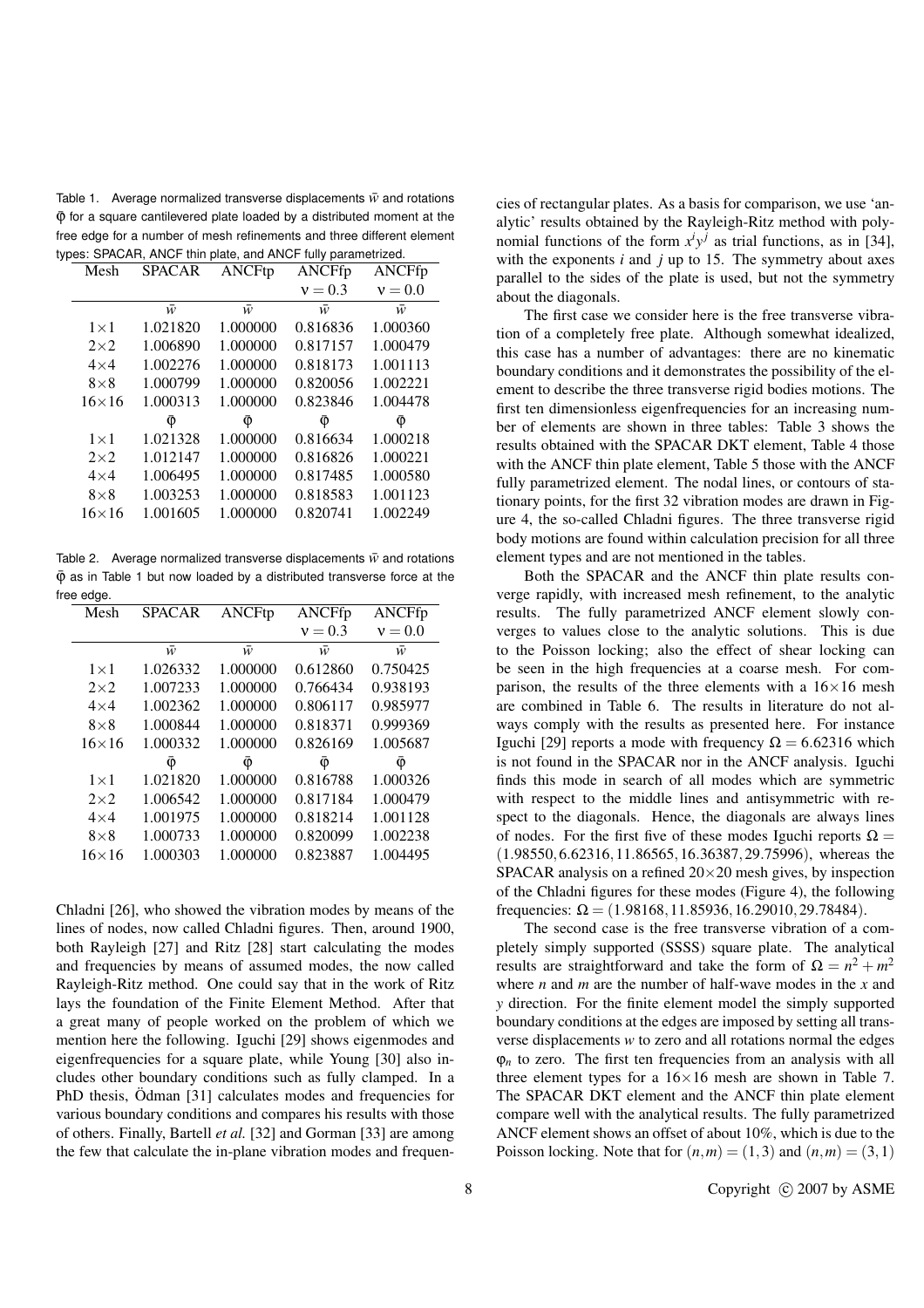Table 3. First ten dimensionless eigenfrequencies  $\Omega = \omega/\omega_0$  of the free transverse vibration a completely free (FFFF) square plate modelled by the SPACAR triangular elements for a number of mesh refinements. The eigenfrequencies are nondimensionalized by the frequency  $\omega_0 =$  $\pi^2\sqrt{D/(\rho h l^4)}$  and a Poisson ratio  $\rm v=0.3$  was used. Numbers in brackets are the number of degrees of freedom.

|              | pragnolo are the namber or adgress or irocaom. |            |            |            |              |          |
|--------------|------------------------------------------------|------------|------------|------------|--------------|----------|
| No.          | $1\times1$                                     | $2\times2$ | $4\times4$ | $8\times8$ | $16\times16$ | Analytic |
|              | (12)                                           | (27)       | (75)       | (243)      | (867)        |          |
| $\mathbf{1}$ | 1.3087                                         | 1.3693     | 1.3672     | 1.3657     | 1.3647       | 1.3646   |
| 2            | 2.1842                                         | 1.9657     | 1.9893     | 1.9873     | 1.9860       | 1.9855   |
| 3            | 2.7075                                         | 2.4022     | 2.4693     | 2.4632     | 2.4602       | 2.4591   |
| 4            | 4.1124                                         | 3.2989     | 3.4782     | 3.5142     | 3.5226       | 3.5261   |
| 5            | 4.9627                                         | 3.5963     | 3.5779     | 3.5413     | 3.5298       | 3.5261   |
| 6            | 8.0368                                         | 6.1316     | 6.2010     | 6.2011     | 6.1937       | 6.1900   |
| 7            | 9.3307                                         | 6.7889     | 6.2709     | 6.2136     | 6.1961       | 6.1900   |
| 8            | 11.3150                                        | 7.0339     | 6.3842     | 6.4265     | 6.4454       | 6.4528   |
| 9            | 13.2777                                        | 8.1738     | 7.1818     | 7.0642     | 7.0294       | 7.0181   |
| 10           |                                                | 8.6570     | 7.5753     | 7.7709     | 7.8076       | 7.8191   |
|              |                                                |            |            |            |              |          |

Table 4. First ten dimensionless eigenfrequencies  $\Omega = \omega/\omega_0$  as in Table 3 but now modelled with rectangular ANCF thin plate elements.

| No. | $1\times1$ | $2\times2$ | $4\times4$ | $8\times8$ | $16\times16$ | Analytic |
|-----|------------|------------|------------|------------|--------------|----------|
|     | (36)       | (81)       | (225)      | (729)      | (2601)       |          |
| 1   | 1.3895     | 1.3809     | 1.3700     | 1.3664     | 1.3651       | 1.3646   |
| 2   | 2.2747     | 1.9819     | 1.9922     | 1.9876     | 1.9861       | 1.9855   |
| 3   | 3.0998     | 2.4436     | 2.4741     | 2.4636     | 2.4602       | 2.4591   |
| 4   | 4.1124     | 3.4167     | 3.5158     | 3.5251     | 3.5261       | 3.5261   |
| 5   | 4.1124     | 3.4167     | 3.5158     | 3.5251     | 3.5261       | 3.5261   |
| 6   | 9.1929     | 6.4302     | 6.2594     | 6.2138     | 6.1964       | 6.1900   |
| 7   | 9.3307     | 7.0588     | 6.2594     | 6.2138     | 6.1964       | 6.1900   |
| 8   | 9.3307     | 7.0588     | 6.3489     | 6.4188     | 6.4444       | 6.4528   |
| 9   | 12.0850    | 7.6616     | 7.0543     | 7.0372     | 7.0239       | 7.0181   |
| 10  |            | 8.9273     | 7.6272     | 7.7839     | 7.8117       | 7.8191   |
|     |            |            |            |            |              |          |

Table 5. First ten dimensionless eigenfrequencies  $\Omega = \omega/\omega_0$  as in Table 3 but now modelled with rectangular ANCF fully parametrized plate elements. A relative plate thickness of  $h/l = 0.01$  was used.

|     | $m$ of the condition of $m$ is the condition of $m/r$ and $m$ of $\sigma$ and $m$ of $\sigma$ |                 |                       |                      |        |                                          |
|-----|-----------------------------------------------------------------------------------------------|-----------------|-----------------------|----------------------|--------|------------------------------------------|
| No. | $1\times1$                                                                                    | $2\times2$      |                       |                      |        | $4 \times 4$ $8 \times 8$ 16×16 Analytic |
|     | (48)                                                                                          | (108)           | (300)                 | (972)                | (3468) |                                          |
| 1   | 1.4383                                                                                        | 1.4381          |                       | 1.4245 1.3870 1.3739 |        | 1.3646                                   |
| 2   | 2.2738                                                                                        | 2.2737          | 2.0761                | 2.0396 2.0268        |        | 1.9855                                   |
| 3   | 3.5946                                                                                        | 3.5943          |                       | 2.9252 2.8183 2.7867 |        | 2.4591                                   |
| 4   | 71.9937                                                                                       | 7.9943          |                       | 5.5712 3.8033 3.6448 |        | 3.5261                                   |
| 5   | 71.9937                                                                                       | 7.9943          |                       | 5.5712 3.8033 3.6448 |        | 3.5261                                   |
| 6   | 85.2672                                                                                       | 18.0359         |                       | 7.8876 7.0251 6.7585 |        | 6.1900                                   |
| 7   | 93.5137                                                                                       | 18.0359         |                       | 7.8876 7.0251        | 6.8120 | 6.1900                                   |
| 8   |                                                                                               | 93.5144 54.6686 | 14.9195 7.4395 6.8120 |                      |        | 6.4528                                   |
| 9   | 93.7379                                                                                       | 72.2273         | 16.6870 7.9821        |                      | 7.2925 | 7.0181                                   |
|     | 10 124.9953                                                                                   | 72.5239         | 17.6652 9.3389        |                      | 8.6230 | 7.8191                                   |
|     |                                                                                               |                 |                       |                      |        |                                          |

Table 6. First ten dimensionless eigenfrequencies  $\Omega = \omega/\omega_0$  of the free transverse vibration a completely free (FFFF) square plate with a 16×16 mesh and three different element types: SPACAR, ANCF thin plate, and ANCF fully parametrized together with the analytic results. For the ANCF fully parametrized a relative plate thickness  $h/l = 0.01$  was used. The eigenfrequencies are nondimensionalized by the frequency  $\omega_0 = \pi^2 \sqrt{D/(\rho h l^4)}$  and a Poisson ratio  $\rm v=0.3$  was used. Numbers in brackets are the number of degrees of freedom.

| $\alpha$ , $\beta$ , $\alpha$ , $\beta$ , $\beta$ , $\beta$ , $\beta$ , $\beta$ , $\beta$ , $\beta$ |               |               |               |          |  |  |  |  |
|-----------------------------------------------------------------------------------------------------|---------------|---------------|---------------|----------|--|--|--|--|
| No.                                                                                                 | <b>SPACAR</b> | <b>ANCFtp</b> | <b>ANCFfp</b> | Analytic |  |  |  |  |
|                                                                                                     | (867)         | (2601)        | (3468)        |          |  |  |  |  |
| 1                                                                                                   | 1.364689      | 1.365120      | 1.373880      | 1.364614 |  |  |  |  |
| 2                                                                                                   | 1.986028      | 1.986060      | 2.026803      | 1.985504 |  |  |  |  |
| 3                                                                                                   | 2.460221      | 2.460272      | 2.786670      | 2.459086 |  |  |  |  |
| 4                                                                                                   | 3.522614      | 3.526086      | 3.644811      | 3.526068 |  |  |  |  |
| 5                                                                                                   | 3.529784      | 3.526086      | 3.644811      | 3.526068 |  |  |  |  |
| 6                                                                                                   | 6.193704      | 6.196423      | 6.758548      | 6.190039 |  |  |  |  |
| 7                                                                                                   | 6.196105      | 6.196423      | 6.812017      | 6.190039 |  |  |  |  |
| 8                                                                                                   | 6.445354      | 6.444354      | 6.812017      | 6.452757 |  |  |  |  |
| 9                                                                                                   | 7.029428      | 7.023856      | 7.292538      | 7.018053 |  |  |  |  |
| 10                                                                                                  | 7.807619      | 7.811720      | 8.622965      | 7.819129 |  |  |  |  |
|                                                                                                     |               |               |               |          |  |  |  |  |

Table 7. First ten dimensionless eigenfrequencies  $\Omega = \omega/\omega_0$  as in Table 6 but now for a completely simply supported (SSSS) plate.

| $\epsilon$ o but now for a completely simply supported (3333) plate. |               |               |               |          |  |  |
|----------------------------------------------------------------------|---------------|---------------|---------------|----------|--|--|
| No.                                                                  | <b>SPACAR</b> | <b>ANCFtp</b> | <b>ANCFfp</b> | Analytic |  |  |
|                                                                      | (867)         | (2601)        | (3468)        |          |  |  |
| 1                                                                    | 1.989598      | 1.995853      | 2.219168      | 2        |  |  |
| 2                                                                    | 4.976733      | 4.983621      | 5.571218      | 5        |  |  |
| 3                                                                    | 4.976733      | 4.983621      | 5.571218      | 5        |  |  |
| 4                                                                    | 7.922142      | 7.935062      | 8.948634      | 8        |  |  |
| 5                                                                    | 9.905330      | 9.964255      | 11.224278     | 10       |  |  |
| 6                                                                    | 9.932462      | 9.964255      | 11.224278     | 10       |  |  |
| 7                                                                    | 12.811470     | 12.856629     | 14.650959     | 13       |  |  |
| 8                                                                    | 12.811470     | 12.856629     | 14.650959     | 13       |  |  |
| 9                                                                    | 16.905377     | 16.940498     | 19.279694     | 17       |  |  |
| 10                                                                   | 16.905377     | 16.940498     | 19.279694     | 17       |  |  |
|                                                                      |               |               |               |          |  |  |

Table 8. First ten dimensionless eigenfrequencies  $\Omega = \omega/\omega_0$  as in Ta $h \leq h$  a complete black

|     | $\mu$ e 6 but now for a a completely clamped (CCCC) plate. |               |               |           |  |  |  |  |
|-----|------------------------------------------------------------|---------------|---------------|-----------|--|--|--|--|
| No. | <b>SPACAR</b>                                              | <b>ANCFtp</b> | <b>ANCFfp</b> | Analytic  |  |  |  |  |
|     | (867)                                                      | (2601)        | (3468)        |           |  |  |  |  |
| 1   | 3.624213                                                   | 3.631785      | 4.088801      | 3.646062  |  |  |  |  |
| 2   | 7.392791                                                   | 7.397881      | 8.414502      | 7.436351  |  |  |  |  |
| 3   | 7.392791                                                   | 7.397881      | 8.414502      | 7.436351  |  |  |  |  |
| 4   | 10.816637                                                  | 10.833617     | 12.549341     | 10.964625 |  |  |  |  |
| 5   | 13.215627                                                  | 13.262707     | 15.271349     | 13.331920 |  |  |  |  |
| 6   | 13.272338                                                  | 13.331566     | 15.319996     | 13.395148 |  |  |  |  |
| 7   | 16.412131                                                  | 16.467135     | 19.387085     | 16.718040 |  |  |  |  |
| 8   | 16.412131                                                  | 16.467135     | 19.387085     | 16.718040 |  |  |  |  |
| 9   | 21.205957                                                  | 21.235469     | 24.775537     | 21.330322 |  |  |  |  |
| 10  | 21.205957                                                  | 21.235469     | 24.775537     | 21.330322 |  |  |  |  |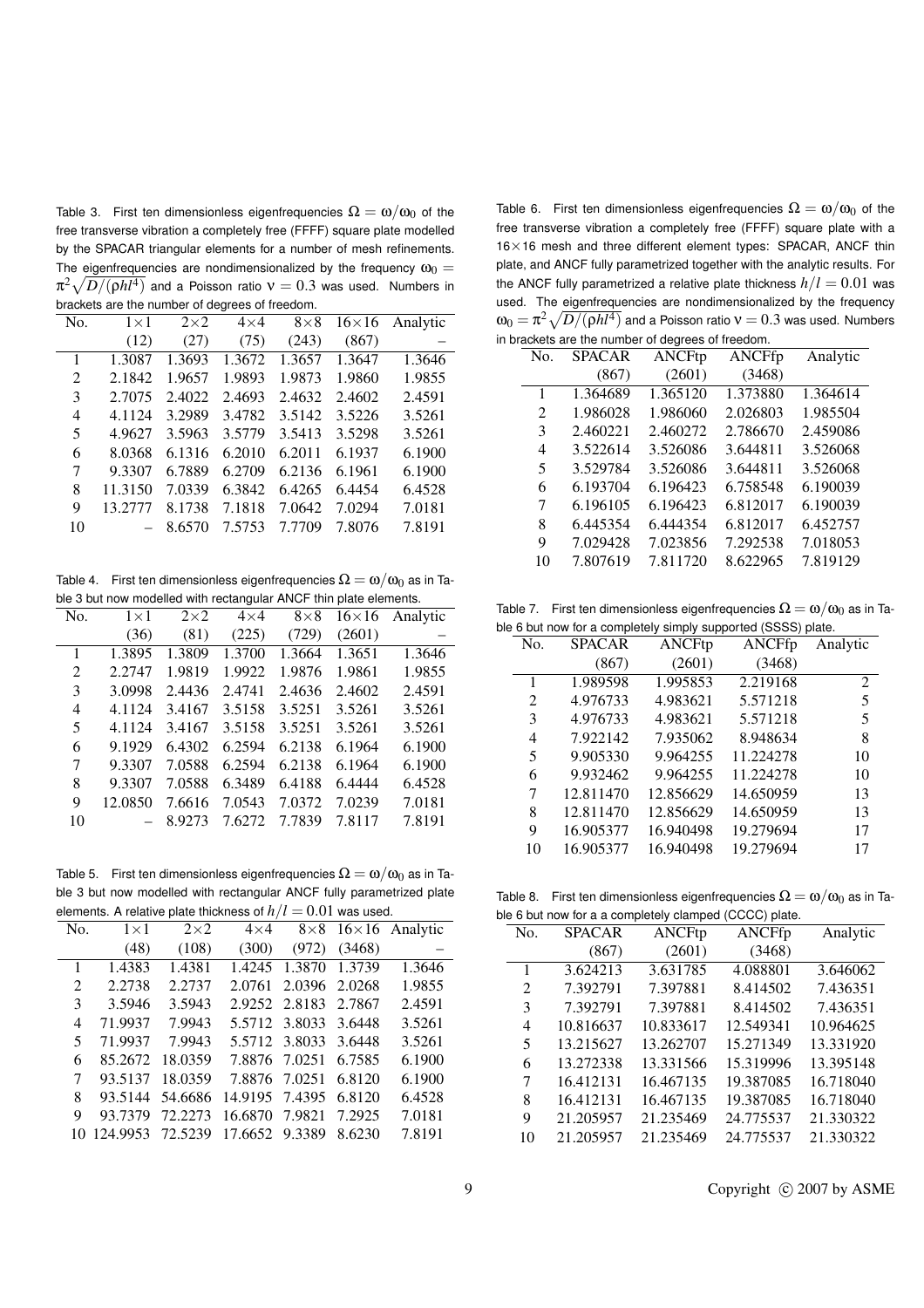

Figure 4. First 32 transverse vibration modes together with their dimensionless frequencies  $\Omega = \omega/\omega_0$  for a free (FFFF) square plate as calculated by the SPACAR triangular element with a mesh of  $20 \times 20$ . These are the so-called Chladni figures where the solid black lines within the square are the lines of nodes (contours of stationary points).

the analytical modes, with frequency 10, show up as distinct frequencies (i.e. 9.905330 and 9.932462) in the SPACAR analysis. The corresponding SPACAR modes have as lines of nodes respectively a diagonal cross and a centred circle. The centred circle can be constructed by a linear combination of the "13" and "31" mode, the diagonal cross can not. This is probably due to the meshing pattern.

The third case for the free transverse vibration of a square plate is with all edges clamped (CCCC). The boundary condi-

Table 9. First ten dimensionless eigenfrequencies  $\Omega = \omega/\omega_n$  of the in-plane vibration a free (FFFF) square plate modelled by the SPACAR triangular elements for a number of mesh refinements together with the analytic results. The eigenfrequencies are nondimensionalized by the frequency  $\omega_n\!=\!\sqrt{E/(\rho l^2(1\!-\!{\rm v}^2))}.$  Numbers in brackets are the number of degrees of freedom.

|     | or aegrees or rreeaom. |            |            |            |              |          |
|-----|------------------------|------------|------------|------------|--------------|----------|
| No. | $1\times1$             | $2\times2$ | $4\times4$ | $8\times8$ | $16\times16$ | Analytic |
|     | (8)                    | (18)       | (50)       | (162)      | (578)        |          |
| 1   | 2.5180                 | 2.6219     | 2.4751     | 2.3709     | 2.3347       | 2.3206   |
| 2   | 2.5548                 | 2.7702     | 2.6669     | 2.5725     | 2.4997       | 2.4716   |
| 3   | 2.9406                 | 3.0959     | 2.7938     | 2.5725     | 2.4997       | 2.4716   |
| 4   | 3.5083                 | 3.0959     | 2.7938     | 2.6540     | 2.6388       | 2.6284   |
| 5   | 4.9705                 | 3.7230     | 3.5635     | 3.2023     | 3.0473       | 2.9874   |
| 6   |                        | 4.0718     | 3.6141     | 3.4905     | 3.4638       | 3.4522   |
| 7   |                        | 4.8375     | 4.3794     | 3.9905     | 3.8068       | 3.7231   |
| 8   |                        | 4.8375     | 4.3794     | 3.9905     | 3.8068       | 3.7231   |
| 9   |                        | 5.4041     | 5.0060     | 4.6859     | 4.4464       | 4.3031   |
| 10  |                        | 6.3450     | 6.1167     | 5.4577     | 5.1293       | 4.9686   |
|     |                        |            |            |            |              |          |

tions for the SPACAR DKT element are straightforward, all degrees of freedom along the four edges are set to zero. Table 8 shows the first ten dimensionless eigenfrequencies as calculated with the three element types for a  $16\times16$  mesh together with the analytical results. Again, these are in good agreement for the SPACAR DKT element and the ANCF thin plate element with the analytic results, and an offset for the fully parametrized ANCF element, due to Poisson locking. The frequency 5 and 6 are distinct and belong to different modes whereas  $\ddot{\text{O}}$ dman [31] reports equal frequencies. Young [30] does find a distinct frequency 6 and the mode resembles the SPACAR as well as the ANCF solutions closely.

Finally the in-plane vibration of a free (FFFF) square plate is considered. The results of the analysis with the SPACAR triangular element for increasing mesh refinements are presented in Table 9. There is a fairly good agreement. The SPACAR solution loses digits with increased frequency. This is probably due to low order of the element: the in-plane deformations are constant within one element. The corresponding eigenmodes are shown in Figure 5 and they compare well with the six modes presented by Bardell *et al.* [32]. The first eigenmode is a shear mode whereas the combination of the second and identical third eigenmode resemble a kind of in-plane bending mode. The results for all three element types for a  $16\times16$  mesh are shown in Table 10. Both the ANCF thin plate element and the ANCF fully parametrized element give very accurate, nearly identical results. This is because of the higher order of interpolation, for one element the in-plane strains are interpolated up to second order opposed to constant for the SPACAR DKT element. This is also expressed in the number of degrees of freedom used.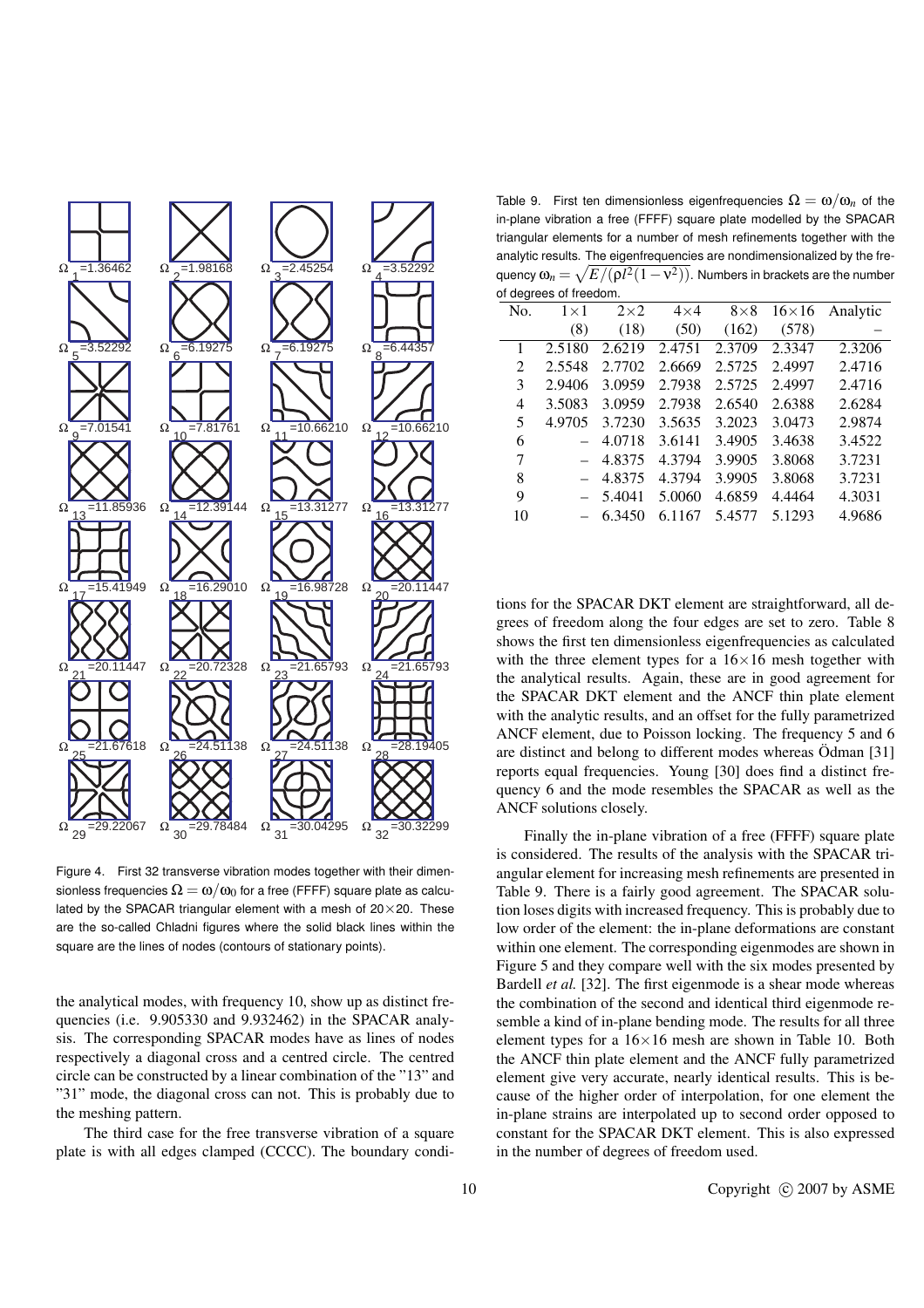Table 10. First ten dimensionless eigenfrequencies  $\Omega = \omega/\omega_n$  of the in-plane vibration a free (FFFF) square plate with a  $16\times16$  mesh and three different element types: SPACAR, ANCF thin plate, and ANCF fully parametrized together with the analytic result. For the ANCF fully parametrized a relative plate thickness  $h/l = 0.01$  was used. The eigenfrequencies are nondimensionalized by the frequency  $\omega_n = \sqrt{\frac{m_1 m_2^2}{2m_1^2 m_2^2}}$  $E/(\rho l^2(1\!-\!{\rm v}^2))$  and a Poisson ratio  ${\rm v}$   $=$   $0.3$  was used. Numbers in brackets are the number of degrees of freedom.

| No.                         | <b>SPACAR</b> | <b>ANCFtp</b> | ANCFfp   | Analytic |
|-----------------------------|---------------|---------------|----------|----------|
|                             | (578)         | (1734)        | (2023)   |          |
| 1                           | 2.334659      | 2.320595      | 2.320599 | 2.320597 |
| $\mathcal{D}_{\mathcal{L}}$ | 2.499734      | 2.471608      | 2.471620 | 2.471618 |
| 3                           | 2.499734      | 2.471625      | 2.471630 | 2.471618 |
| 4                           | 2.638791      | 2.628441      | 2.628445 | 2.628445 |
| 5                           | 3.047349      | 2.987382      | 2.987398 | 2.987385 |
| 6                           | 3.463758      | 3.452238      | 3.452212 | 3.452242 |
| 7                           | 3.806820      | 3.723111      | 3.723124 | 3.723115 |
| 8                           | 3.806820      | 3.723116      | 3.723124 | 3.723115 |
| 9                           | 4.446408      | 4.303086      | 4.303137 | 4.303079 |
| 10                          | 5.129318      | 4.968649      | 4.968699 | 4.968626 |
|                             |               |               |          |          |

#### **5 Conclusion**

The comparison between the three types of plate element formulations, the discrete Kirchhoff triangle (DKT) developed for SPACAR, a rectangular element according to the fully parametrized absolute nodal coordinate formulation (ANCFfp) and the thin plate version of the latter (ANCFtp), shows their convergence characteristics and accuracy for small displacement problems. For in-plane problems, all elements show satisfactory results, where the convergence rate of the DKT is the least, which is due to its linear approximation of the displacements. For outof-plane problems, the DKT and ANCFtp elements show good accuracy and convergence, where the ANCFtp element gives a larger rate of convergence, which can be attributed to its ability to describe a full cubic displacement field. The ANCFfp element, however, suffers from locking and shows a very low rate of convergence, or no convergence at all, for thin plates in the general case. The locking can be of the Poisson type, where the contraction in the normal direction is hindered, or of the shear type, where transverse shear and bending are coupled.

#### **Acknowledgements**

Support of J. Gerstmayr by an APART (Austrian Programme for Advanced Research and Technology) scholarship of the Austrian Academy of Sciences (OAW) is gratefully acknowledged.

#### **REFERENCES**

 $[1]$  Neto, M. A., Ambrósio, J. A. C., and Leal, R. P., 'Composite materials in flexible multibody systems', *Computer*



 $\Omega_{10}$ =5.07746

Figure 5. First 10 in-plane eigenmodes together with their dimensionless frequencies  $\Omega = \omega/\omega_n$  for a free (FFFF) square plate as calculated by the SPACAR triangular element with a mesh of  $16 \times 16$ .

*Methods in Applied Mechanics and Engineering* 195, 2006, pp. 6860–6873.

- [2] Simo, J. C. and Fox, D. D., 'On a stress resultant geometrically exact shell model. Part I: Formulation and optimal parameterization', *Computer Methods in Applied Mechanics and Engineering* 72, 1989, pp. 267–304.
- [3] Bauchau, O. A., Choi, J.-Y., and Bottasso, C. L., 'On the modeling of shells in multibody dynamics,' *Multibody System Dynamics* 8(4), 2002, pp. 459–489.
- [4] Werff, K. van der, and Jonker, J. B., 'Dynamics of flexible mechanisms', in *Computer aided analysis and optimization of mechanical system dynamics*, Haug, E. J. (ed.), Springer-Verlag, Berlin, 1984, pp. 381–400.
- [5] Jonker, J. B., and Meijaard, J. P., 'SPACAR–Computer program for dynamic analysis of flexible spatial mechanisms and manipulators', in *Multibody Systems Handbook*, Schiehlen, W. O. (ed.), Springer-Verlag, Berlin, 1990, pp. 123–143.
- [6] Meijaard, J. P., 'Some developments in the finite element modelling and solution techniques for flexible multibody dynamical systems', in *Euroconference on Computational Mechanics and Engineering Practice, September 19–21, Szczyrk, Poland, conference Proceedings*, Stadnicki, J. (ed.), University of Łódź, branch in Bielsko-Biała, Bielsko-